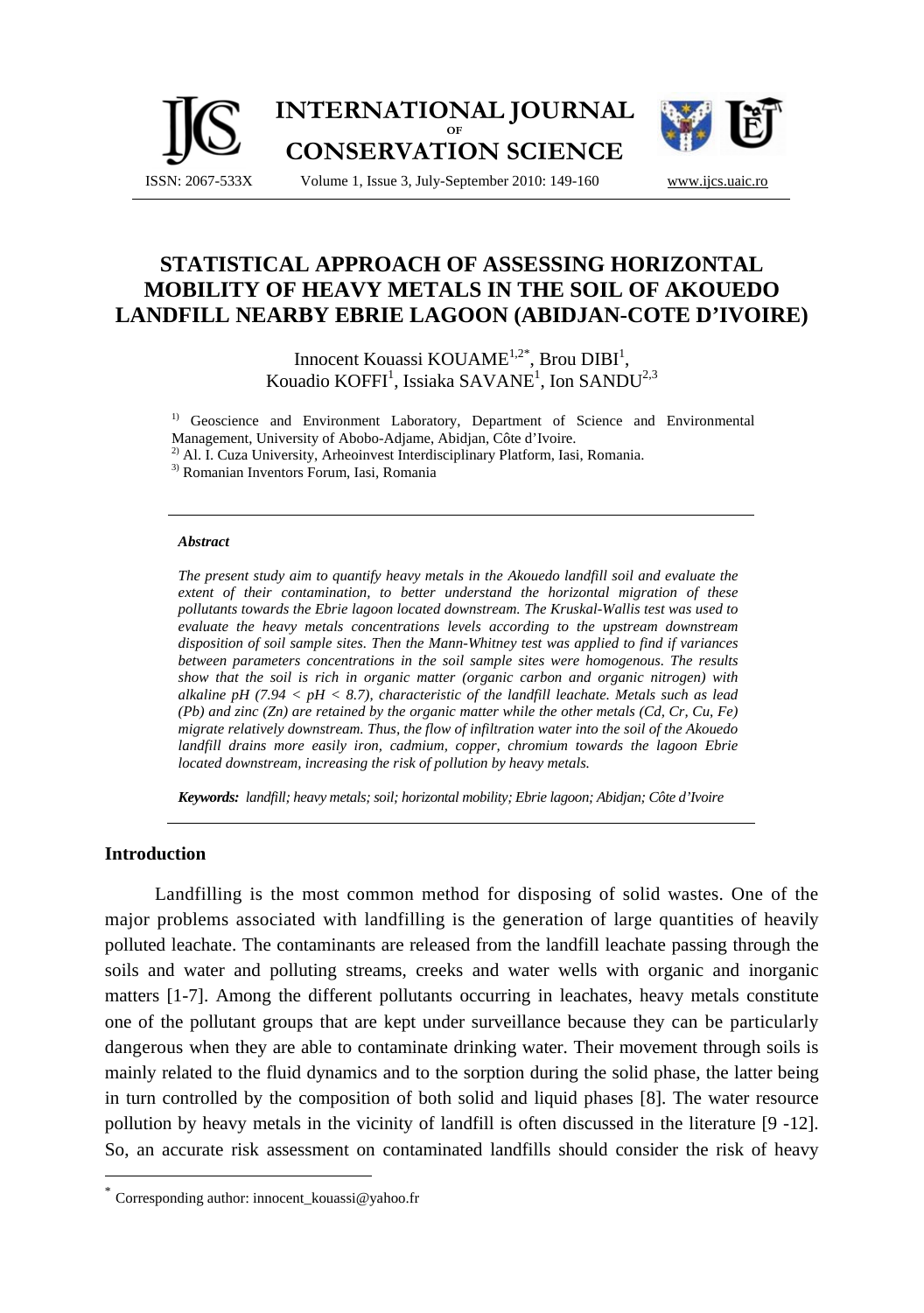metal transfer to the groundwater and surface water. That thus creates the need for knowing the pollution state of the landfill soils and especially for following the migration of heavy metals in these soils.

In Côte d'Ivoire, singularly in Abidjan town, the increase of the waste production is correlated with the demographical developpement. This situation is accompanied by an increase of solid waste production with 2500 to 3000 tons/day [13]. The waste generated in the town is dumped in Akouédo landfill which has been in operation for more than 30 years. This one is a non controlled landfill which constitutes a persistent threat for the population and proximity water [14]. There is a study already announced a vertical mobility of the heavy metal from the landfill to the soil [13]. This vertical mobility can cause the contamination of the groundwater. The geological context primarily made up of sand and clay could offer a priori conditions favourable to the migration of the pollutants towards groundwater. Nevertheless, some authors [15] showed that the quality of water from the upstream groundwater collecting field is not yet reached by the pollutants of the landfill and is of good quality for the domestic needs. The soil is generally regarded as a buffering zone that prevents or reduces groundwater and surface water pollution by retardation and dispersion [16, 17]. However, several investigations indicated that the migration of heavy metals in the soil was very low during the first decades after deposition, compared to the accumulated amount [8, 18]. So, the vadose zone can be considered as a source of nearby water pollution since heavy metal seep to unsaturated zone over a long period of time [19]. Therefore, continued attention to heavy metals from the landfill leachate in the soil is necessary. Unfortunately, no study has yet shown whether the leachate from the Akouedo landfill migrates into the soil with heavy metals to the Ebrie lagoon downstream in the direction of water flow.

This study aims to quantify heavy metals in the Akouedo landfill soil and evaluate the extent of their contamination, to better understand the horizontal migration of these pollutants towards the Ebrie lagoon.

## **Materials and methods**

#### *a. Study area*

Akouedo landfill is located at the east part of Abidjan, 18 km from the center between 390,000 and 399,000 m East longitude and between 587,000 and 600,000 m North latitude of UTM referential Zone 30 (Fig. 1). It extends on a 153 ha and the area is not prepared before the use for waste disposal. Urban solid residues were simply deposited on the land since 1965 [13]. No proper compaction of solid waste is carried out at the site and the underground drainage system; liner cover system and leachate collection system were found absent. Consequently, the leachate is drained in an anarchistic way under the heaps of garbage. Akouedo landfill receives approximately 550 000 tons of waste per year, of which two thirds are composed of domestic waste and the third remaining of industrial and some dangerous waste [14].

The predominant geology in the area is the sedimentary formations made from up to bottom of clayey sands, medium sands and coarse sands resting on a granitic and schistous base (Fig. 2).

The climate is humid subtropical with two rainy seasons (april-july and octobernovember) and two dry seasons (august-september and december-march). The rains are important during rainy seasons (150-450 mm per month) and low during the dry seasons (32- 100 mm per month). Temperatures are generally located between 22°C and 29°C.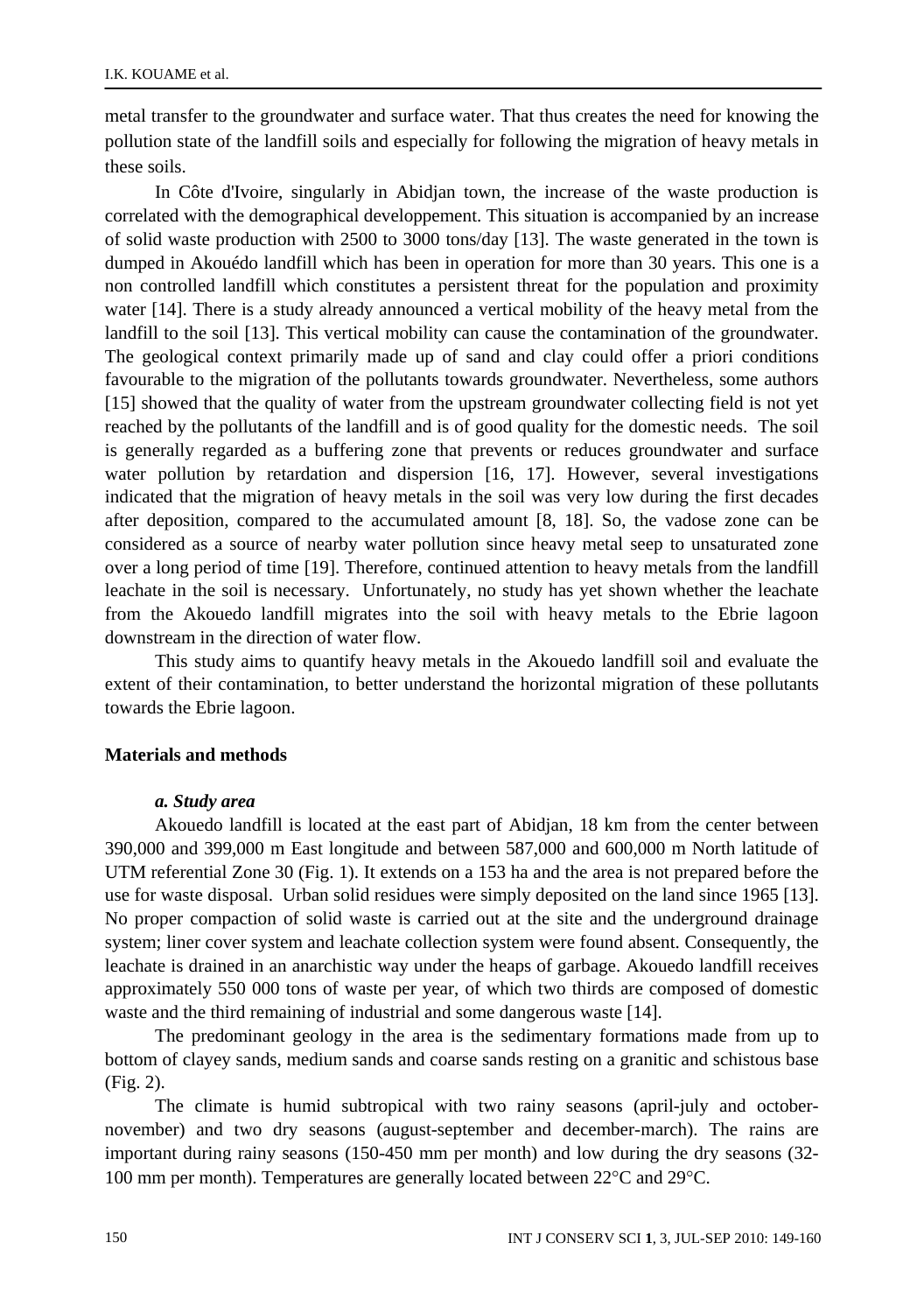

**Fig. 1.** Location of Akouedo landfill, Abidjan-Cote d'Ivoire **Fig. 2.** Geological profile of the Akouedo area

#### *b. Soil samples collection*

Soil samples were taken from three stations, in February 2004. The sample site (A) was positioned on the landfill. The flow of the leachate being made North towards the South, two other sample sites (B and C) were positioned downstream of the landfill. The site B is to 150 m of the landfill and the site C to approximately 350 m downstream (Fig. 3).



**Fig. 3.** Location of the soil sampling sites: A, B and C.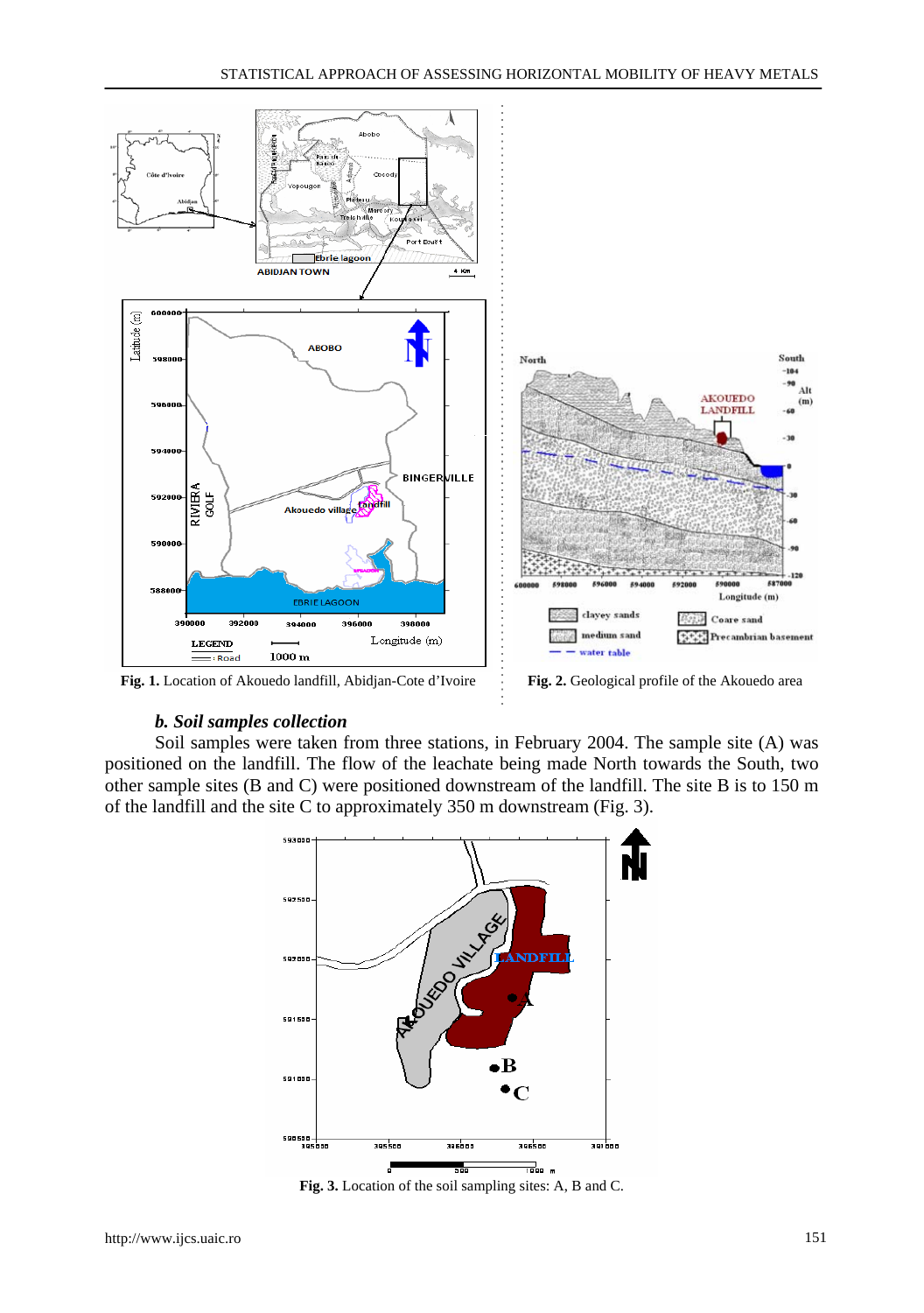The collection of samples was done with an auger. This material made it possible to sample up to 5 m of depth. The procedure consists in putting pressure on the auger by rotation in the direction of clockwise. Tool gradually sinking into the soil column and recovered sample is collected in a labeled bag. The tools make samples every 20 cm in the soil column. On the landfill area, sampling stopped with 1.2 m for profile A because of solid waste which prevented the tool from being inserted beyond these depths. As for the two profiles located downstream from the landfill, samplings reached the maximum depths of 5m. A total of 56 samples of soil were collected.

# *c. Analytical methods*

Heavy metals of the soil samples were extracted using an ammonium acetate solution 1N with pH 4.8 with a 1:5 soil/solution ratio. Analysis sample was composed of 10 g of fine grained soil(2 mm), weighed and put in an Erlenmeyer with 50 ml of extraction solution acetate ammonium-acid acetic. The mixture was mechanically agitated during 30 min and filtrated in a dry flask on a washed filter with the acetic acid. Total concentrations of Zn, Pb, Cu, Fe, Cr and Cd were measured by the Atomic Absorption Spectrophotometer Varian AA 200 after calibration with standards prepared in the acetate ammonium solution. Organic matter content and pH of the soil sample were also determined. The organic carbon analysis was performed by the method of Walkley and Black [20] based on the oxidation of organic carbon by potassium dichromate  $(K_2Cr_2O_7)$  in acid medium. The excess potassium dichromate was used to determine the amount of organic carbon. The NTK (Kjeldahl nitrogen) was determined by the Kjeldhal method. In this method, the nitrogenous organic matter is mineralized by 98% concentrated sulphuric acid ( $d = 1.84$ ), hot. The carbon and hydrogen are released to the state of dioxide carbon and water. The nitrogen transformed into ammonium is fixed by the sulphuric acid as sulphate of ammonium.

The active acidity ( $pH_w$ ) and reserve acidity ( $pH_{KC}$ ) of the soil were measured respectively from deionized water and KCl solution with a 1:2.5 soil/solution ratio after equilibration for 24 hours [20].

#### *d. Statistical analysis*

Data were analyzed using NCSS.6 software. Horizontal mobility of heavy metals in soil was searched with the Kruskal-Wallis test [21] which was used to compare the concentrations of heavy metals according to the upstream downstream disposition of soil profiles. Then the Mann-Whitney test [22, 23] was applied to find if variances between upgradient and downgradient parameters concentrations were homogenous. A probability of  $p < 0.05$  was used to determine the statistical significance in all analyses.

### **Results and Discussion**

# *Physical and chemical characterization of the landfill soil*

The physical and chemical characterization of the landfill soil in the collected samples from the three sample sites (A,B,C) is presented in Table1. The organic matter represented by the organic carbon (CO) and organic nitrogen (NTK) is very important at all three sample sites. However, the concentrations are higher on the landfill (sample site A) than the two other sample sites (sample sites B and C). Also, the soil of Akouedo landfill is a reducer medium with a pH ( $pH<sub>w</sub>$  and  $pH<sub>KCl</sub>$ ) ranging generally between 7.24 and 8.70. This abundance of organic matter is the consequence of the presence at the landfill of biodegradable domestic solid waste and of a high microbiological activity for the mineralization of nitrogen and carbon forms. According to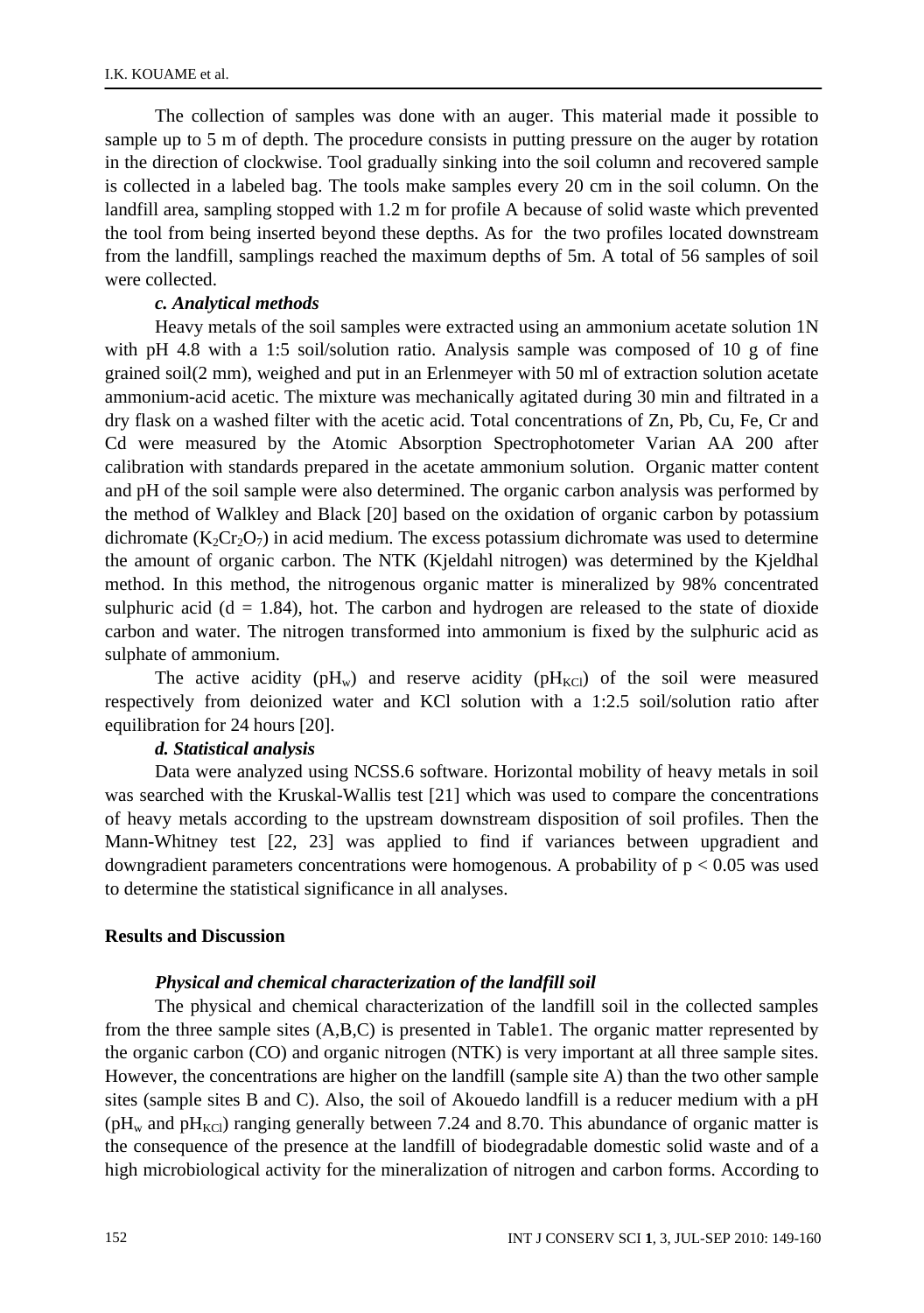some authors [24], high values of pH are favorable for mesophilic microorganisms colony activity that grow at temperatures between 20°C and 40°C and degrade the organic matter.

Heavy metals (Cu, Fe, Zn, Pb, Cd, Cr) have a heterogeneous spatial distribution. The average concentrations are more important at site A and decreased gradually from site A to site C. Indeed, the presence of old lead paint, tires, batteries, plastics, rubber, are the basis of the high concentration of heavy metals in soils [13]. However, certain metals such as iron have a maximum concentration higher at site B (12950 ppm) compared to the site A (10750 ppm) whose average concentration was calculated on a small number of samples. So, there is heterogeneous distribution of concentration for each parameter around its average concentration. This phenomenon is supported by standard deviation and coefficient of variation (between 27 and 149%), high (>15%) for most studied parameters (Cu, Fe, Zn, Pb, Cd, Cr, CO, NTK).

| <b>Parameters</b>      | Average  | Min     | Max      | <b>SD</b> | CV(%)  |
|------------------------|----------|---------|----------|-----------|--------|
| Sample site A          |          |         |          |           |        |
| Cu (ppm)               | 132.38   | 43.10   | 351.40   | 125.42    | 94.74  |
| Fe (ppm)               | 5626.67  | 850.00  | 10750.00 | 4696.42   | 83.47  |
| Zn (ppm)               | 534.53   | 53.90   | 1143.22  | 408.67    | 76.45  |
| Pb (ppm)               | 426.30   | 24.70   | 1450.00  | 583.81    | 136.95 |
| $Cd$ (ppm)             | 3.40     | 1.00    | 7.10     | 2.36      | 69.38  |
| $Cr$ (ppm)             | 71.82    | 63.50   | 88.90    | 10.10     | 14.07  |
| CO (ppm)               | 9441.51  | 2377.36 | 34641.51 | 14107.94  | 149.42 |
| NTK(ppm)               | 10752.00 | 3920.00 | 28000.00 | 9902.66   | 92.10  |
| pHw                    | 8.70     | 8.00    | 9.30     | 0.49      | 5.69   |
| $pH_{\text{KCl}}$      | 8.14     | 7.10    | 8.60     | 0.59      | 7.30   |
| Sample site B          |          |         |          |           |        |
| Cu (ppm)               | 72.32    | 48.80   | 114.40   | 17.99     | 24.88  |
| Fe (ppm)               | 2741.33  | 1266.67 | 12950.00 | 2274.38   | 82.97  |
| $Zn$ (ppm)             | 199.00   | 18.60   | 650.90   | 150.40    | 75.58  |
| $Pb$ (ppm)             | 96.68    | 18.40   | 293.60   | 67.51     | 69.83  |
| Cd (ppm)               | 7.28     | 3.10    | 9.70     | 1.61      | 22.08  |
| $Cr$ (ppm)             | 85.49    | 46.20   | 119.60   | 17.83     | 20.85  |
| CO (ppm)               | 6004.53  | 3226.42 | 12226.42 | 2190.54   | 36.48  |
| NTK(ppm)               | 5174.40  | 3360.00 | 11200.00 | 1735.70   | 33.54  |
| pHw                    | 7.96     | 7.30    | 9.00     | 0.44      | 5.53   |
| $pH_{\text{KCl}}$      | 7.24     | 6.50    | 8.40     | 0.49      | 6.74   |
| Sample site C          |          |         |          |           |        |
| $\overline{C}$ u (ppm) | 46.98    | 37.20   | 64.00    | 6.20      | 13.20  |
| Fe (ppm)               | 2060.67  | 1050.00 | 5750.00  | 1038.35   | 50.39  |
| $Zn$ (ppm)             | 200.77   | 47.50   | 845.27   | 179.89    | 89.60  |
| Pb (ppm)               | 48.32    | 10.30   | 140.50   | 32.91     | 68.11  |
| $Cd$ (ppm)             | 3.76     | 0.70    | 8.90     | 2.22      | 59.11  |
| $Cr$ (ppm)             | 57.37    | 27.70   | 87.80    | 16.01     | 27.91  |
| CO (ppm)               | 4550.94  | 1018.87 | 14773.58 | 2776.47   | 61.01  |
| NTK(ppm)               | 4435.20  | 3360.00 | 8400.00  | 1198.02   | 27.01  |
| pHw                    | 7.94     | 7.30    | 8.70     | 0.33      | 4.11   |
| $pH_{\text{KCl}}$      | 6.88     | 6.30    | 7.90     | 0.38      | 5.57   |
|                        |          |         |          |           |        |

**Table 1.** Physical and chemical characteristics of Akouedo soil sample sites

*SD - standard deviation, CV (%) - coefficient of variation, CO – organic carbon,* 

*NTK – total Nitrogen determined by Kjeldhal method,* 

 $pH_w - pH$  of soil matrix water,  $pH_{KC}$  -  $pH$  of soil matrix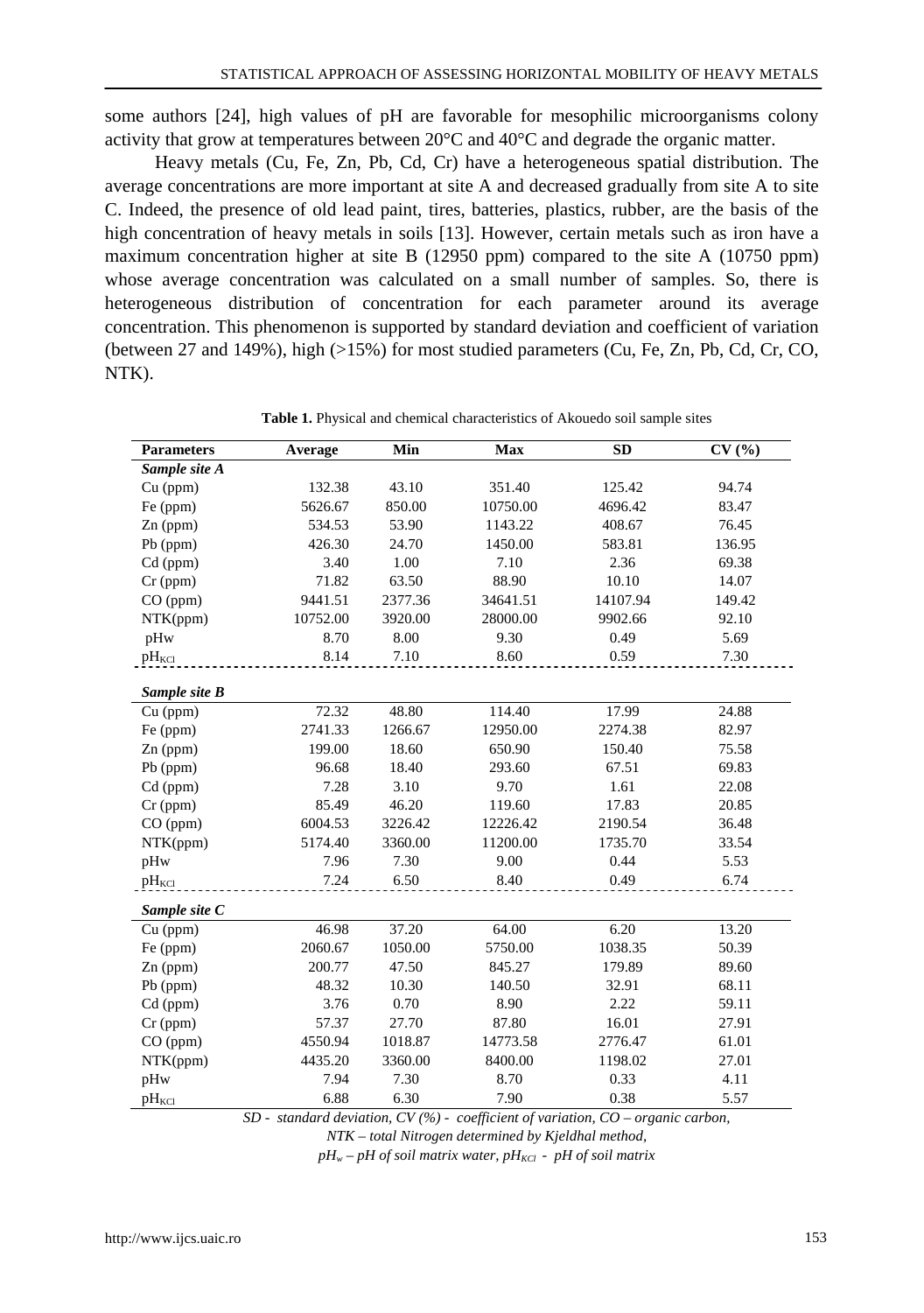### *b. Horizontal mobility of heavy metals*

The mobility of heavy metals is analyzed from a distribution of heavy metals at the sample sites and the relationship between these sites (Fig. 4 and Table 2).

There is heterogeneous distribution of copper at three sample sites (Fig. 4a). The upstream site located at the landfill (site A) has 50% of samples with a copper concentration between 55 ppm and 350 ppm. However, the two other sites (sample sites A and B) have a distribution of concentrations less spread with lower medians. The Kruskal-Wallis test shows that there is a significant difference ( $p = 1055 e^{-7}$ ) between the three sample sites. The Mann-Whitney test applied to sites (Table 2) confirms this significant difference between sites A and C ( $p = 0.008043$ ) and between sites B and C ( $p = 1.83e^{-8}$ ). But, this test shows also that there is no significant difference ( $p= 0.1614$ ) between sites A and B. This similarity between the two sites could be attributed to horizontal mobility of copper from site A to B.

For iron, the median concentration is 5500 ppm. This concentration is greater than those of sites A (median = 2000 ppm) and B (median = 1780 ppm). By Kruskal Wallis test, there is a significant difference ( $p = 0.03756$ ) between the three sample sites (Fig. 4b). However, the Mann-Whitney test allows establishing direct relationship between iron concentration of site A and site B because it seen relatively no significant difference  $(p = 0.1769)$  between the two sites. Iron can move from site A to B.

It's also noted that 50 percent of samples have a concentration between 300 ppm and 1150 with a median of 600 ppm for zinc (Fig. 4c). These concentrations are higher than those obtained at sites B and C with respective values of 148 and 125 ppm. Despite this difference in concentrations, the three sampling sites were not statistically different ( $p = 0.06162$ ) according to the Kruskal-Wallis test. So the three sites are similar regarding Zinc concentrations. However, the Mann-Whitney test applied to these three sites reveals that the difference is not significant ( $p = 0.6862$ ) only between sites B and C since the difference is significant between sites A and B ( $p = 0.02679$ ). It is clear from this analysis that the site A has a different behavior than the two other sites. So Zn does not migrate from site A to the other two sites downstream. This result confirms those of somes authors [13] who found that zinc was not very mobile because it is strongly adsorbed by organic matter.

The Pb concentration is heterogeneous at the site A. Median concentration of this site is 280 ppm and 25 percent of these concentrations are between 280 and 980 ppm. These concentrations are very high compared to the other two sites. These sites are significantly different ( $p = 0.0001436$ ) according to the Kruskal-Wallis test (Fig. 4d). Thus, there's no exchange of lead between the sample sites. The Mann-Whitney test confirms this hypothesis with the significant differences observed between sites A and B ( $p = 0.03548$ ), between sites B and C ( $p = 0.0002187$ ) and, between sites A and C ( $p = 0.007304$ ). So, Pb is almost immobile on the different sites. Indeed, the authors [13, 24] have shown that this metal is strongly retained on organic matter, a situation similar to the zinc one.

For Cd, the average concentration is higher  $(C = 7.5$  ppm) at site B and it is law and almost identical  $(C = 3$  ppm) at sites A and C (Fig. 4e). According to the Kruskal-Wallis test, there is a significant difference ( $p = 3.99e^{-5}$ ) between all the sampling sites. It is therefore impossible to establish a relationship between these sites on the migration of Cd. However, the Mann-Whitney test is more accurate since it pointed out that the difference was not significant between sites A and B ( $p = 0.06066$ ) and, A and C ( $p = 0.8219$ ). The similarity between sites A and C can then be attributed to the level of concentration of Cd in the two sites, as they have the same median. However, the similarity between sites A and B can highlight the cadmium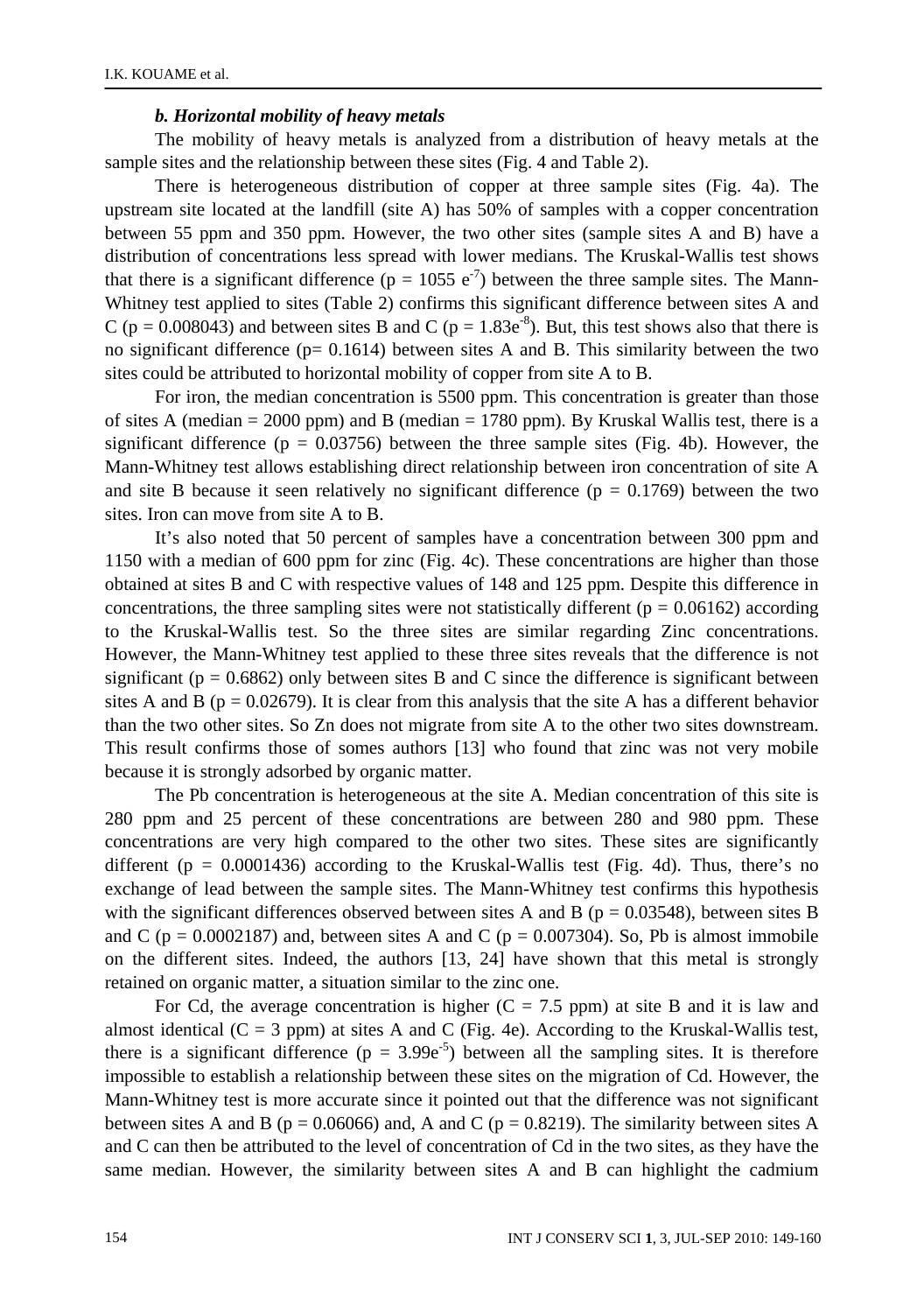migration from site A to site B. This migration may be a cause of increased concentration of cadmium observed at site B located downstream of site A.

Distribution of chromium at the sampling sites is broadly similar to that of cadmium (Fig. 4f). Median concentration (C = 85ppm) at site B is higher than those found in A (C = 56 ppm) and B (C = 70 ppm). The Kruskal-Wallis test makes no relationship between the concentrations of this metal at three sample sites ( $p < 0.05$ ). But the Mann-Whitney test indicates homogeneity ( $p = 0.06415$ ) in the distribution of Cr between site A and B. These results highlight a mobility of Cr from upstream (Site A) to downstream (Site B). The high mobility of chromium has also been observed on the same landfill during a study on the vertical migration of heavy metals in the soil [13].



**Fig. 4.** Distribution of heavy metals at sample sites according to Kruskal Wallis test ( $p < 0.05$ )

| <b>Parameters</b> | <b>Samples sites</b> | B                  | C               |
|-------------------|----------------------|--------------------|-----------------|
| Cu                | A                    | 0.1614             | $0.00804*$      |
|                   | B                    |                    | $1.830e^{-08}*$ |
| Fe                | A                    | 0.1769             | $0.04283*$      |
|                   | B                    |                    | 0.05468         |
| Zn                | A                    | $0.02679*$         | $0.02679*$      |
|                   | в                    | 0.6862             |                 |
| Pb                | A                    | $0.03548*$         | $0.007304*$     |
|                   | B                    | 0.06066<br>0.06415 | $0.0002187*$    |
| Cd                | A                    |                    | 0.8219          |
|                   | B                    |                    | $5.846e^{-06}*$ |
| $C_{r}$           | A                    |                    | $0.03547*$      |
|                   | в                    |                    | $2.172e^{-06}*$ |

**Table 2.** Statistically correlated sample sites compared to the concentrations of heavy metals (Mann-Whitney test,  $p < 0.05$ )

*\* significant difference*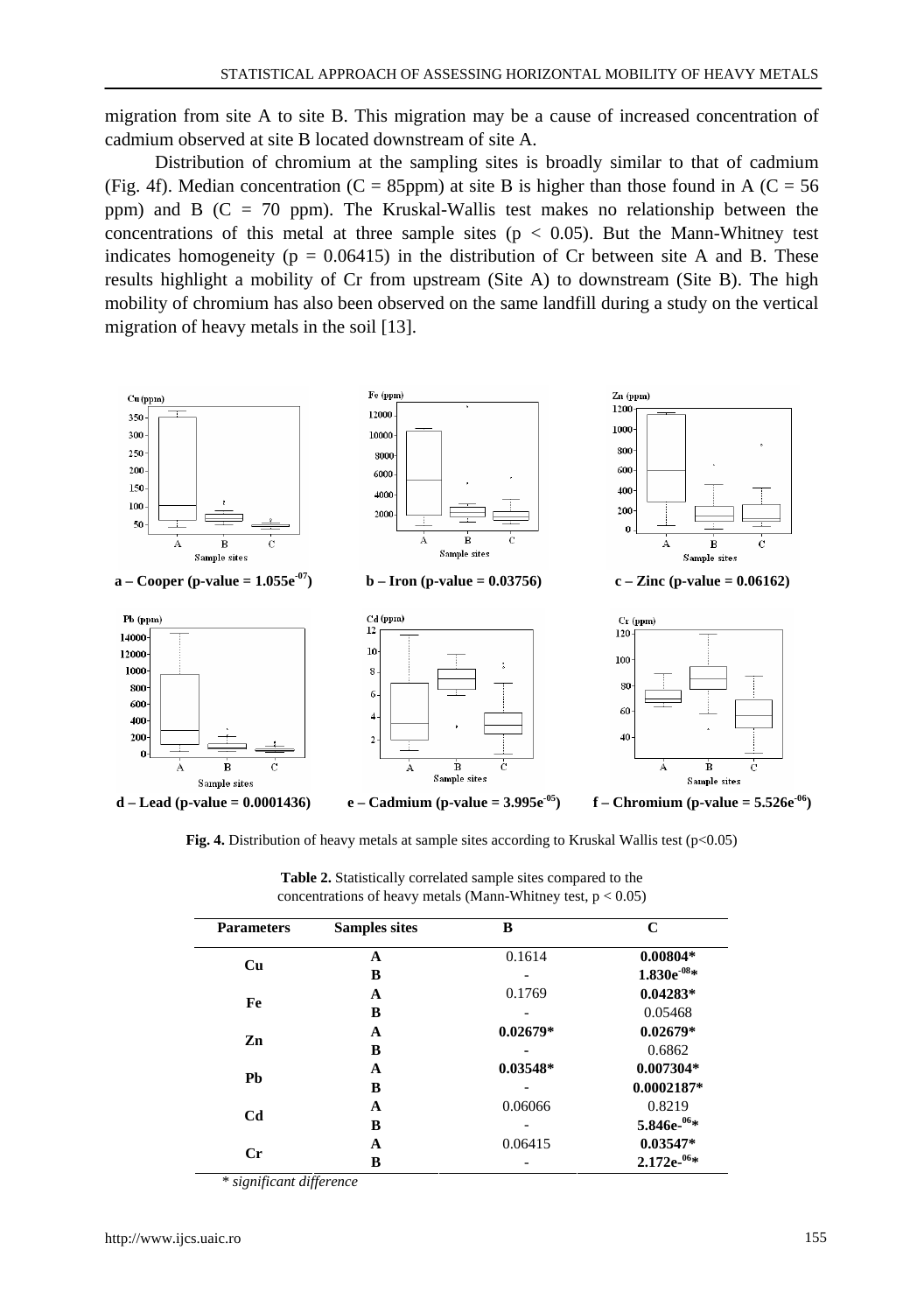#### *c. Influence of environmental parameters on the heavy metals horizontal mobility*

The Kruskal Wallis and Mann Whitney tests with a significant level of  $p < 0.05$ , allowed to highlight the mechanisms that govern the horizontal migration of these metals ( Fig. 5 and Table 3).

 $pH_W$  and  $pH_{KC}$  have a similar evolution (Figure 5a and 5b). Indeed, it was shown that the pHw is always above of 0.2 to 1.5 units, as appropriate, to that of  $pH_{\text{KCl}}$  [25]. The findings indicate that pHs are more alkaline at the site of the landfill (site A) with respective medians of 8.7 and 8.4. However, the medians are lower at site B ( $pH_W = 7.8$ ;  $pH_{KCl} = 7.2$ ) and site C ( $pH_W$  $= 8.0$ ; pH<sub>KCl</sub> = 7.8). The landfill under these pH, produces alkaline leachates that contaminate the soil below [13]. Kruskal Wallis and Mann Whitney tests with significant levels of  $p < 0.05$ , allows to note that, generally all the sites are significantly different at the pH<sub>W</sub> and pH<sub>KCl</sub>.

For organic matter, concentration is high on site A with a very heterogeneous distribution. Thus, although the organic carbon reaches values of 4000 ppm (figure 5c), the median of the distribution (C = 2800 ppm) is less than those of site B (C = 5400 ppm) and site  $C$  ( $C = 3700$  ppm). This heterogeneous distribution is observed even for organic nitrogen (figure 5d). The heterogeneous distribution is the fact that the wastes are compacted and covered with layers of soil. So, the part of the soil in contact with the waste has high concentrations of organic matter and the other one in surface has low concentrations [13]. Findings of Mann-Whitney test also confirm the heterogenity of organic matter on the site of the landfill and around because it seems difficult to establish a logical in its spatial distribution. However, it must be mentioned that organic matter is abundant because of the presence of a significant amount of biodegradable waste in the landfill.

Heavy metals are mostly very dangerous when contaminate groundwater or surface water. In Akouedo landfill soil, it is possible to establish a direct relationship between immobility of Pb and Zn and their strong affinity with organic matter. Indeed, some authors [1, 26] have reported that heavy metals have always tended to accumulate in surface horizons rich in organic matter in acid medium ( $pH < 6$ ). Carboxylic functional groups (COOH), phenolic and/or alcohol (OH), carbonyl  $(C = 0)$  and amino  $(NH<sub>2</sub>)$  are heavily involved in the complexation of metal cations [27]. The pH variation is one that easily modifies the behavior of metals. Thus, the pH of the soil and its solution has a very strong influence on the soil's capacity to retain pollutants but also to release them. The  $pH_{\text{KCI}}$  seems to have a well strong influence on the metals compared to pH<sub>w</sub>. Therefore, the pH<sub>KCl</sub> must be regarded as the "pH" of the soil as it takes into account all its physical and chemical characteristics [21]. But similarly, mobile metals (Cu, Cd, Fe, Cr) were observed between the upstream and downstream sample sites despite the alkaline pH which should favor adsorption of the metals. The same observation was done on the Londrina landfill in Brazil where mobile fractions of Co, Mn and Zn were observed in alkaline pH medium [1]. According to some authors [1, 15, 28] this behavior of metals is due to the influence of leachates from landfill that migrates into the soil according to the slope of the area and degree of soil saturation in some metals.

Therefore, the findings obtained on the soil of Akouedo landfill indicate that environmental parameters and the evolution of the pollution plume can affect the horizontal mobility of heavy metals.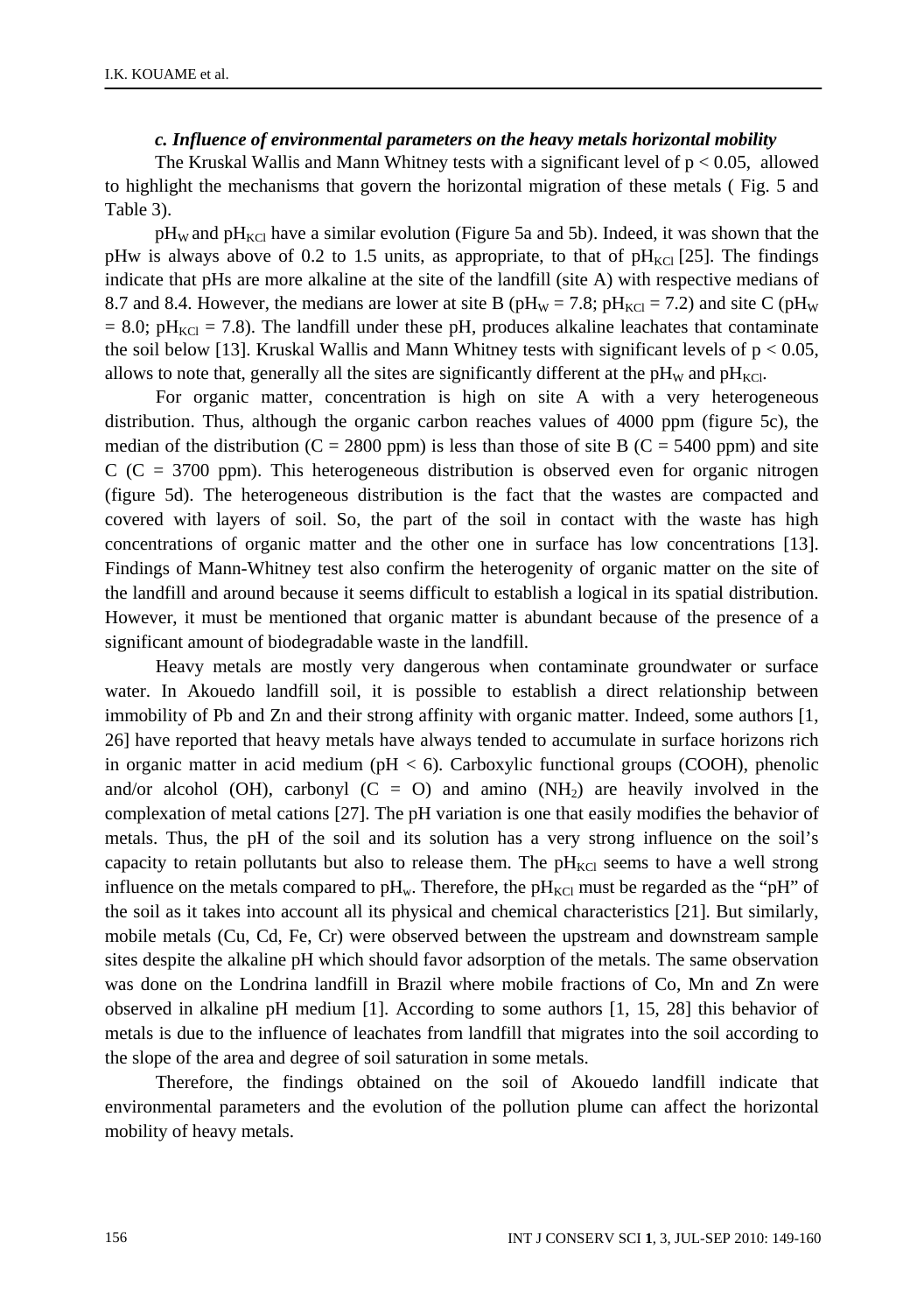



**Fig. 5.** Distribution of environmental parameters at sample sites according to Kruskal Wallis test (p < 0.05)

| of sample sites (Mann-Whitney test, $p < 0.05$ ) |                     |             |              |  |  |  |  |
|--------------------------------------------------|---------------------|-------------|--------------|--|--|--|--|
| <b>Parameters</b>                                | <b>Sample sites</b> | B           | C            |  |  |  |  |
| $\mathbf{p}$ H <sub>w</sub>                      | A                   | $0.005804*$ | $0.002361*$  |  |  |  |  |
|                                                  | B                   |             | 0.9223       |  |  |  |  |
| $\mathbf{p}$ $\mathbf{H}_{\mathrm{KCI}}$         | A                   | $0.004973*$ | $0.0003861*$ |  |  |  |  |
|                                                  | B                   |             | $0.006623*$  |  |  |  |  |
| $\bf CO$                                         | A                   | 0.2925      | 0.8409       |  |  |  |  |
|                                                  | B                   |             | $0.007708*$  |  |  |  |  |
| <b>NTK</b>                                       | A                   | $0.04571*$  | $0.009278*$  |  |  |  |  |
|                                                  | R                   |             | 0.06007      |  |  |  |  |

**Table 3.** Significance level of environmental parameters

*\*significant difference* 

# **Conclusion**

This study showed how heavy metals from the soil of the Akouedo landfill could migrate horizontally and pollute the waters of the Ebrie lagoon located downstream. Three sites were positioned in the same direction as the flow of water and soil samples were collected at depths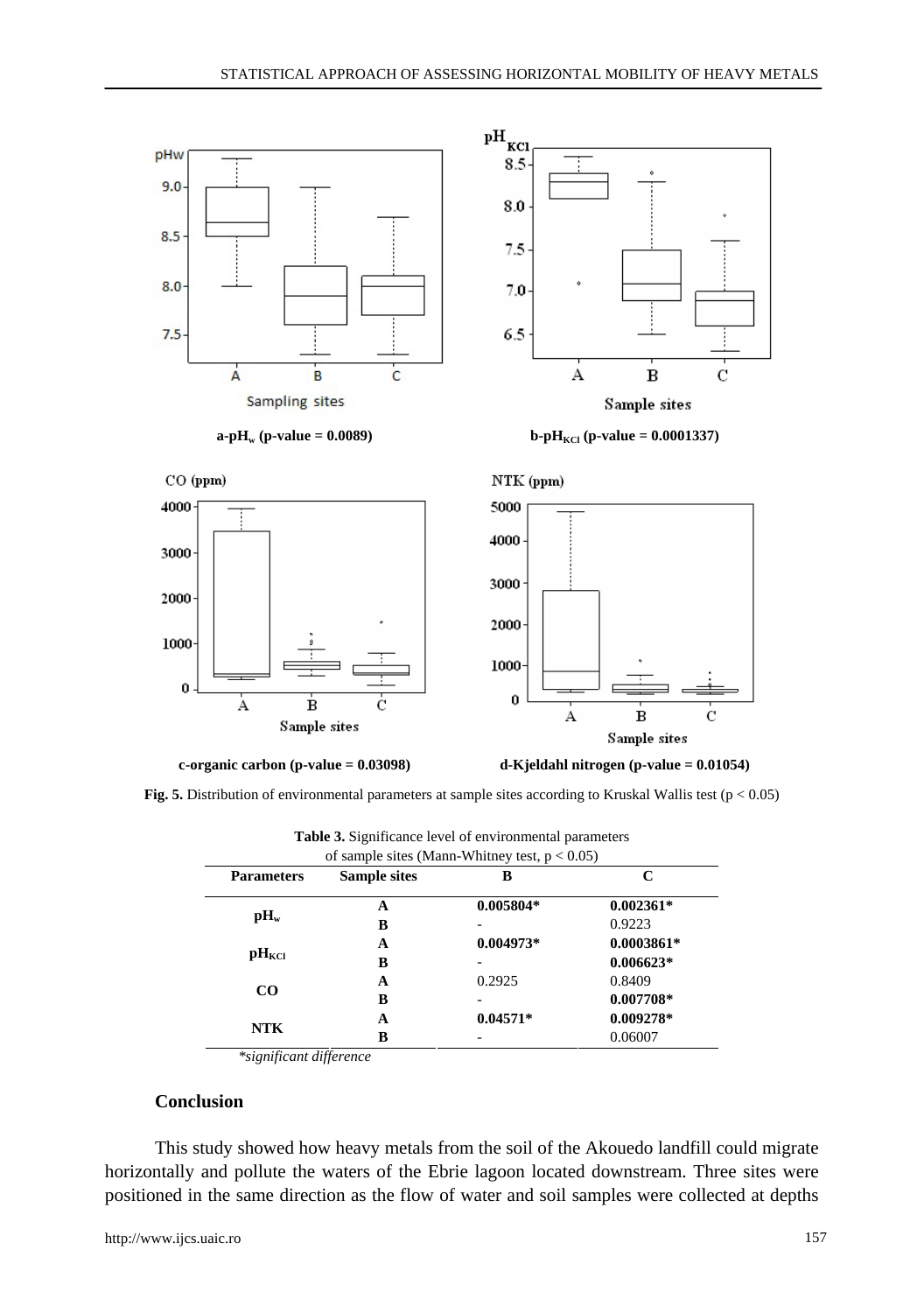of 1.2 m (site A), 5 m (site B) and 5 m (site C). The findings of physical and chemical analysis showed that heavy metals and organic matter are very concentrated in the soil whose pH is alkaline. Statistical tests of Kruskal Wallis and Mann Whitney realized with the significant level of 0.05 have revealed the heterogenity of the distribution of heavy metals at each sample site, the adsorption of Pb and Zn on the soil rich in organic matter and horizontal mobility of other metals (Cd, Cr, Cu and Fe). Mobility of these metals found at site B was located 150 m from the landfill. Although these metals have a slow migration, they threaten the Ebrie lagoon located downstream.

Therefore, further studies, including analysis of soil in closer profiles are necessary to elucidate the extent and mechanism of metal transport.

#### **References**

- [1] R.S. Teixeira, P. Cambier, R.D.Dias, J.P.P.Pinese, A. Jaulin-Soubelet, *Mobility of potentially harmful metals in latosols impacted by the municipal solid waste deposit of Londrina, Brazil*, **Applied Geochemistry, 25**, 2010, pp. 1–15.
- [2] K.M. Banat, F.M. Howari, A.A. Al-Hamad, *Heavy metals in urban soils of central Jordan: Should we worry about their environment risk?,* **Environmental Research***,* **97**, 2005, pp. 258–273.
- [3] T.B. Chen, Y.M. Zheng, M. Lei, Z.C. Huang, H.T. Wu, H. Chen, K.K. Fan, K. Ye, V. Wu, Q.Z. Tian, *Assessment of heavy metal pollution in surface soils of urban parks in Beijing, China,* **Chemosphere**, **60**, 2005, pp.542–551.
- [4] N. Shukurov, S. Pen-Mouratov, Y. Steinberger, *The impact of the Almalyk Industrial Complex on soil chemical and biological properties,* **Environmental Pollution***,* **136**, 2005, pp. 331–340.
- [5] P. Piantone, F. Bodénan, L. Chatelet-Snidaro, *Mineralogical study of secondary mineral phases from weathered MSWI bottom ash: implications for the modeling and trapping of heavy metals,* **Applied Geochemistry**,**19**, 2004, pp.1891– 1904.
- [6] S.I. Segura-Muñoz, A.M.M. Takayanagui, T.M.B. Trevilato, C.B. Santos, S.E. Hering, *Trace metal distribution in surface soil in the area of a municipal solid waste landfill and a medical waste incinerator*, **Environmental Contamination and Toxicology**, **72,** 2004, pp. 157–164.
- [7] M.A. Gonçalves, J.M.F. Nogueira, J. Figueiras, C.V. Putnis, C. Almeida, *Basemetals and organic content in stream sediments in the vicinity of a landfill,* **Applied Geochemistry**, **19**, 2004, pp.137–151.
- [8] M. Majone, M.P. Papini, E. Rolle, Influence of metal speciation in landfill leachates on kaolinite sorption, **Water Research***,* **32**, 3, 1998, pp. 882-890,
- [9] A. Ikem, O. Osibajo, M.K.C. Sridhar, A. Sobande, *Evaluation of groundwater characteristics near two waste sites in Ibadan and Lagos, Nigeria*, **Water, Air and Soil Pollution**, **140**, 2002, pp. 307–333.
- [10] A. Chofqi, A. Younsi, E.K. Lhadi, J. Mania, J. Mudry, A. Veron, *Environmental impact of an urban landfill on a coastal aquifer (El Jadida, Morocco)*, **Journal of African Earth Sciences**, **39,** 3-5, 2004, pp.509-516.
- [11] J.F. Barker, J.S. Tessmann, P.E. Plotz, M. Reinhard, *The organic geochemistry of a sanitary landfill leachate plume,* **Journal of Contaminant Hydrology**, **1**, 1986, pp.171- 189.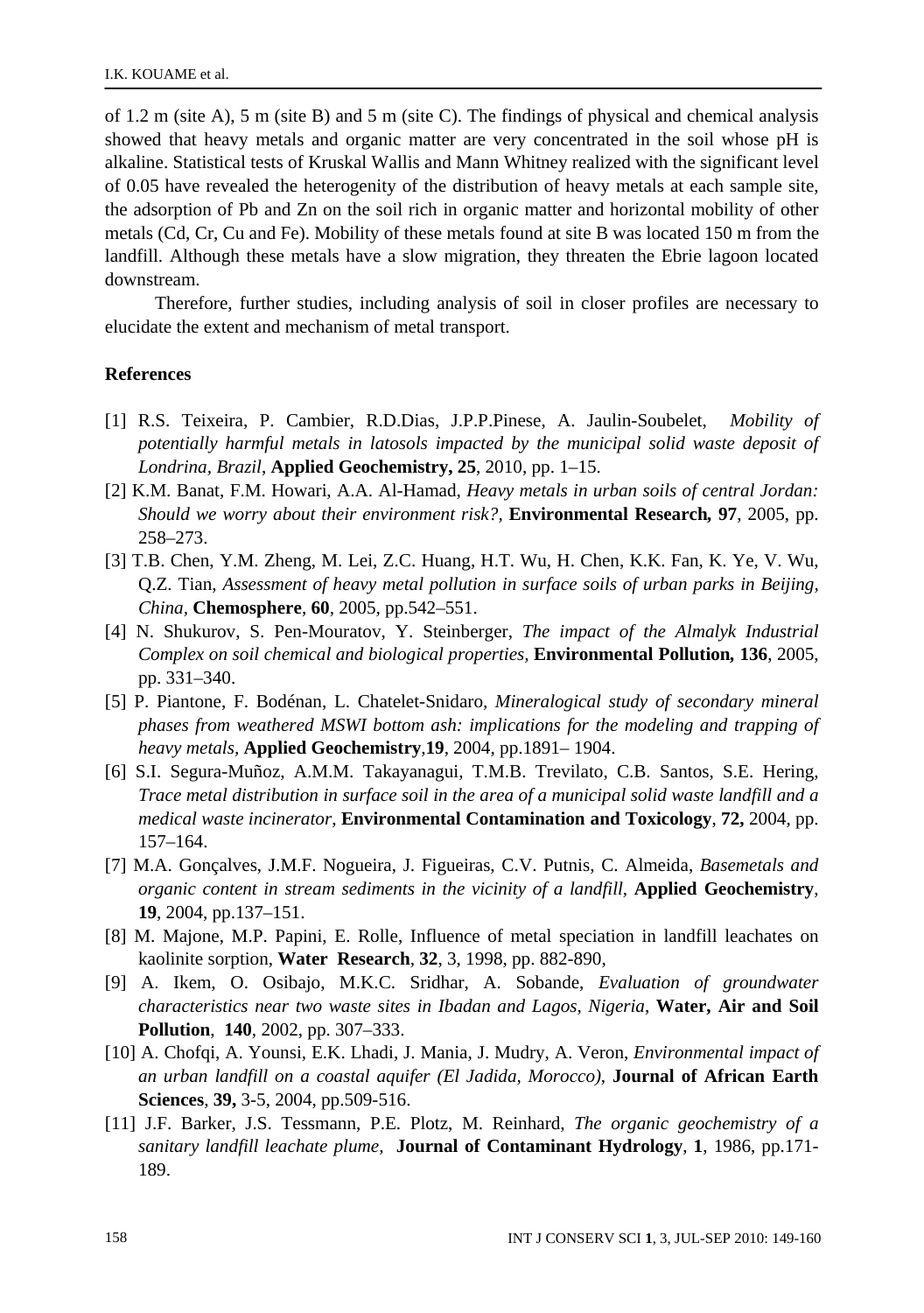- [12] O.O. Aluko, M.K. Sridhar, *Application of constructed wetlands to the treatment of leachates from municipal solid waste landfill in Ibadan, Nigéria*, **Journal of Environmental Health, 67**, 10 2005, pp. 58-6.
- [13] I.K. Kouame, D.L. Gone, I. Savane, E.A. Kouassi, K. Koffi, B.T.A. Goula, M. Diallo, *Mobilité relative des métaux lourds issus de la décharge d'Akouédo et risque de contamination de la nappe du Continental Terminal (Abidjan - Côte d'Ivoire),* **Afrique Science**, **02**, 1, 2006, pp. 39 – 56.
- [14] G. Kouadio, B. Dongui, A. Trokoure, *Détermination de la pollution chimique des eaux de la zone d la décharge d'Akouédo (Abidjan - Côte d'Ivoire), Revue Ivoirienne Science Technologie*, **1,** 2000, pp.34-41.
- [15] I.K. Kouame, D.L. Gone, I. Savane, E.A. Kouassi, K. Koffi, L.E. Koutouan, M. Diallo, *Caractérisation physico-chimique des eaux de forages du champ captant Nord Riviéra au voisinage de la décharge d'Akouédo (Abidjan – Côte d'Ivoire).* **Sciences & Nature, 3**, 2, 2006, pp. 199-213.
- [16] J.K. Oygard, A. Måge, E. Gjengedal, *Estimation of the mass-balance of selected metals in four sanitary landfills in Western Norway, with emphasis on the heavy metal content of the deposited waste and the leachate*, **Water Research, 38,** 2004, pp. 2851–2858.
- [17] Y.-Y. Long, D.-S. Shen, H.-T. Wang, W.-J. Lu, *Migration behavior of Cu and Zn in landfill with different operation modes*, *Journal of Hazardous Materials*, **179**, 2010, pp. 883–890.
- [18] S. Hellweg, T.B. Hofstetter, K. Hungerbühler, *Time-dependent life-cycle assessment of emission from slag landfills with the help of scenario analysis: the example of Cd and Cu,* **Journal of Cleaner Production**, **13**, 3, 2005, pp.301–320.
- [19] S. Hellweg, U. Fischer, T.B. Hofstetter, K. Hungerbuhler, *Site dependent fate assessment in LCA: transport of heavy metal in soil*, **Journal of Cleaner Production**, **13**, 3, 2005, pp.341-361.
- [20] C. Mathieu, F. Pieltain, **Analyse chimique des sols : Méthodes choisies**, Tec & Doc, Lavoisier, Paris, 2003, p.408.
- [21] E.A. McBean, F.A. Rovers, **Statistical Procedures for Analysis of Environmental Monitoring Data and Risk Assessment**, Prentice Hall PTR, New Jersey 07458, 1998, p. 313.
- [22] M.R. Fuchs, **Groundwater Monitoring Guidance for Solid Facilities, Solid and Hazardous Waste Program**, Washington State Department of Ecology, Washington, U.S.A., 1990, p. 90.
- [23] L.A. Knechtenhofer, I.O. Xifra, A.C. Scheinost, H. Fluhler, R. Kretzschmar, *Fate of heavy metals in a stronglyacidic shooting-ange soil: small scale metal distribution and its relation to preferential water flow,* **Journal of Plant Nutrition and Soil Science**, **166,** 2003, pp. 84-92.
- [24] T.H. Christensen, P. Kjeldsen, P.L. Bjerg, D.L. Jensen, J.B. Christensen, A. Baun, H-J. Albrechten, G. Heron, *Biogeochemistry of landfill leachate plumes*, **Applied Geochemistry**,**16,** 7-8, 2001, pp. 659-718.
- [25] D.E. Barker, J.P. Senft**, Cooper-heavy metal in soils,** Blackies Academic and Professional, London,1995, pp. 224-243.
- [26] A. Pichard, M. Bisson, C. Hulot, J.P. Lefevre, H. Magaud, G. Oberson, A.D. Morin, G. Pepin, *Fiche de données toxicologiques et environnementales des substances chimiques: Plomb et ses dérivés,* **INERIS-DRC-01-25590–ETSC–APi/SD**, N°00df257\_version2.doc, 2003, p.83.